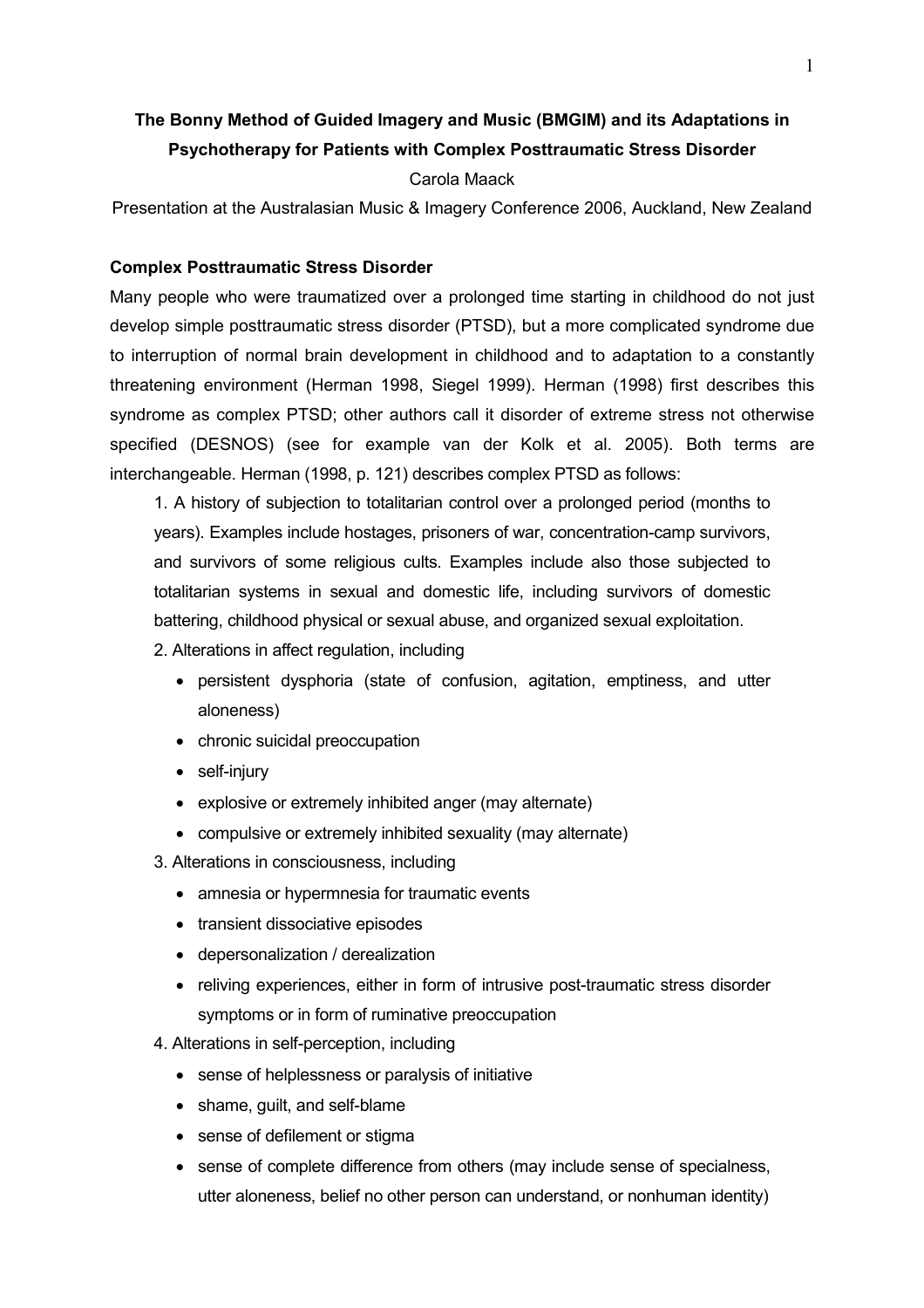- 5. Alteration in perception of perpetrator, including
	- preoccupation with relationship with perpetrator (includes preoccupation with revenge)
	- unrealistic attribution of total power to perpetrator (caution: victim's assessment of power realities may be more realistic than clinician's)
	- idealization or paradoxical gratitude
	- sense of special or supernatural relationship
	- acceptance of belief system or rationalization of perpetrator
- 6. Alterations in relation with others, including
	- isolation and withdrawal
	- disruption in intimate relationships
	- repeated search for rescuer (may alternate with isolation and withdrawal)
	- persistent distrust
	- repeated failures of self-protection
- 7. Alterations in systems of meaning
	- loss of sustaining faith
	- sense of hopelessness and despair

In addition to that, Siegel (1999) describes possible adaptations in attachment style to the prolonged period of totalitarian control and abuse marked by

- 1. chaotic, frightened, frightening, dissociated, and/or disoriented behaviour;
- 2. paradoxical injunctions (for example "come here and go away")
- 3. lack of internal coherence;
- 4. intrusive emotional memories;
- 5. rapid shifts in state of mind;
- 6. overt trance states in response to stress;
- 7. difficulties with affect regulation.

Not everybody exposed to trauma develops any disorders as results of it. Risk factors for developing complex PTSD are not researched yet, however, Brewin (2003) found risk factors for developing any posttraumatic stress syndrome. The following risk factors are given in order of importance:

- 1. Lack of social support after the trauma
- 2. Posttrauma life stress
- 3. Trauma severity
- 4. Other adverse childhood experiences
- 5. Low IQ
- 6. Low socioeconomic status
- 7. Female gender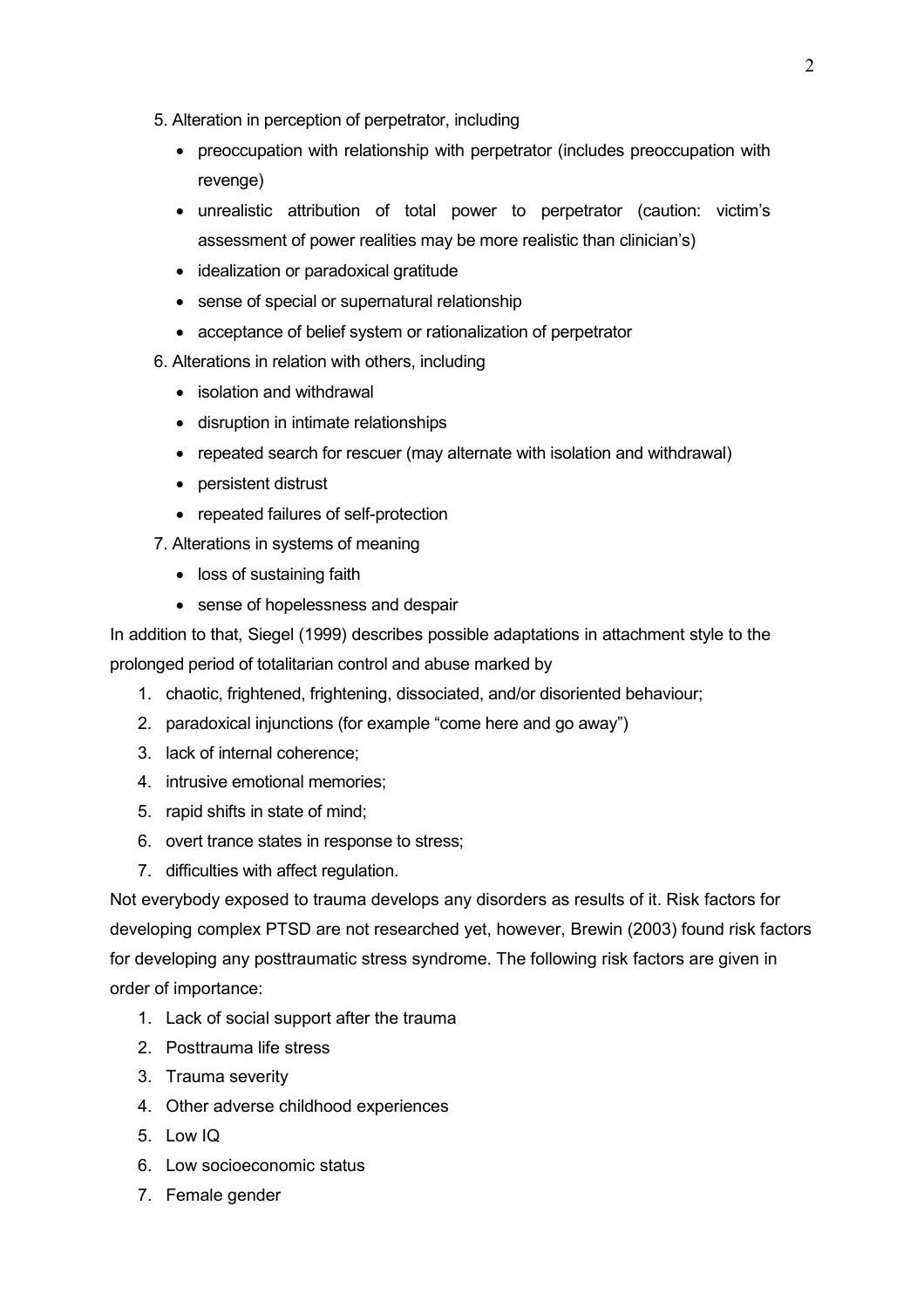- 8. Lack of education
- 9. Psychiatric history

Kluft, Bloom & Kinzie (2000) describe three groups of PTSD patients according to their egostrength, and what that means for their therapy:

- 1. Patients with good ego-strength and little comorbidity. These patients usually have difficulties being with traumatic material and integrating it. For them uncovering therapy is useful. Exposure therapy should alternate with supportive therapy.
- 2. Patients with little ego-strength, substantial comorbidity, and strong and persistent symptoms of PTSD. They show highs and lows in therapy, and their therapy has a longer duration. The emphasis in therapy should be on coping-strategies and on working in the here and now. Therapy should alternate between uncovering work when the patient feels better and supportive work when the patient feels worse.
- 3. Patients with very strong and/or chronic PTSD-symptoms, severe ego-weakness and/or severe comorbidity. For these patients exposure therapy usually is destabilizing. Therapy should be resource-oriented and it should help the patient with managing everyday life.

Patients usually alternate between these categories. When therapy proceeds patients build more ego-strength and more uncovering therapy would be possible. On the other hand, if patients during the course of therapy get into a crisis their ego-strength might weaken and supportive therapy could be indicated.

## **Methods of Music and Imagery Therapy for Trauma Survivors**

BMGIM will not be explained here. For readers unfamiliar with the method, I suggest reading Bonny (2002) or Bruscia & Grocke (2002). In this paper I will concentrate on individual therapy for trauma survivors. For group therapy with trauma survivors see Körlin (2004) and Summer (2002).

People with less ego-strength often have difficulties developing defensive manoeuvres defined as "adaptive means of coping with deeply emotional and potentially stressful or threatening experiences  $\dots$  they are essential to avoid fragmentation or disintegration of the ego" (Goldberg 2002, 364). This may lead to flooding with overwhelming material from the psyche, resulting in decompensation and re-traumatizing. To prevent this, there are different possibilities:

1. Reducing the frequency of using BMGIM or music and imagery therapy and using more verbal therapy. In the verbal parts of the therapy, the dynamic material from the music and imagery work can be integrated.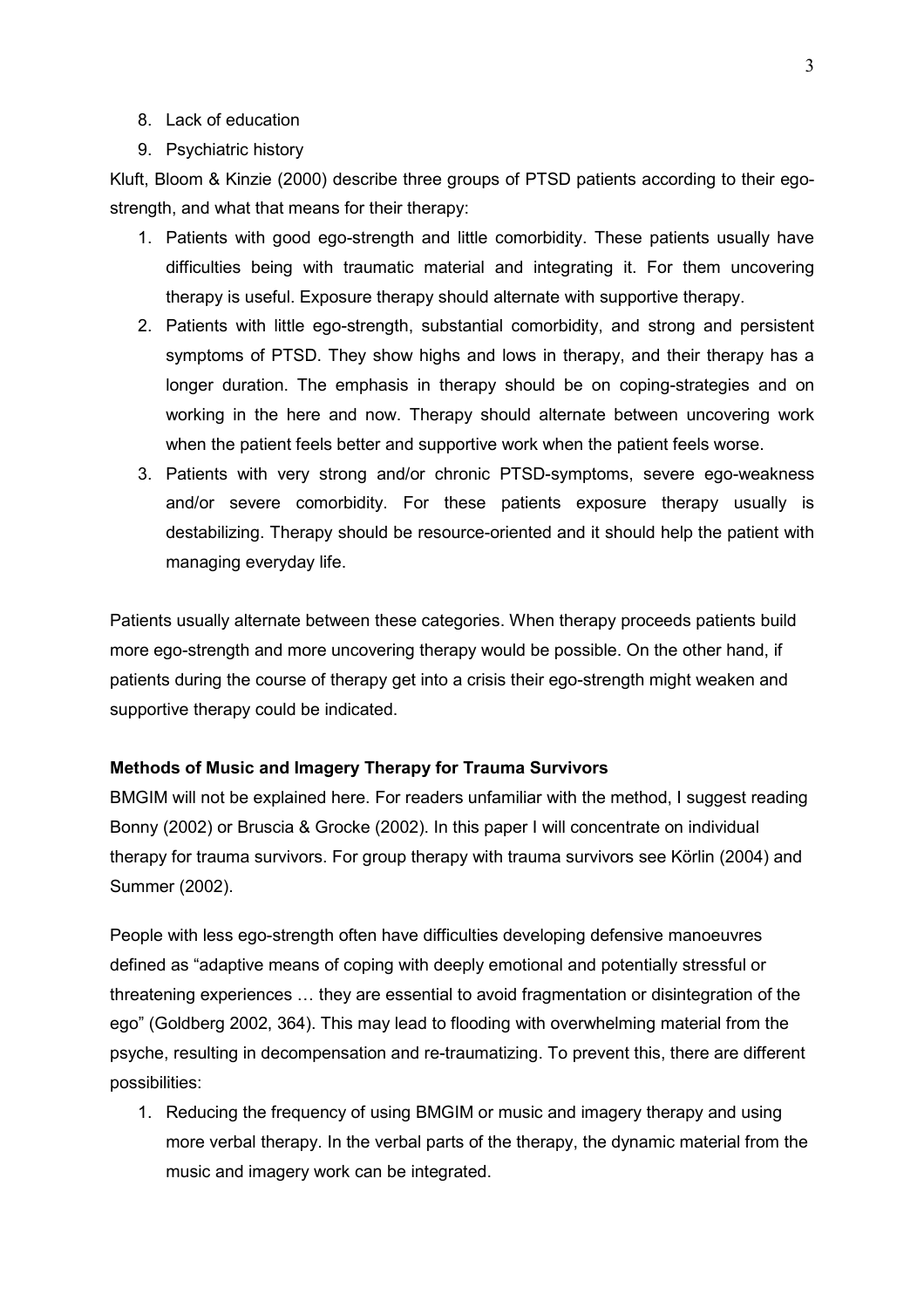- 2. Less music can be used in a session  $(5 15$  minutes might be enough), so that less dynamic material appears. One can also use music that is very structured and does not change much (no big changes in dynamics, no sudden changes of instrumentation or key, clear rhythms, etc.). Examples of music for supportive music and imagery therapy or supportive GIM are: A. Pärt, Spiegel im Spiegel; Pachelbel, Canon in D; Bach, Sheep May Safely Graze (orchestral version); Saint-Saens, The Swan; etc.
- 3. The guiding should be more directive for people with less ego-strength. This would be necessary for developing defensive manoeuvres or for stopping flashbacks. (Maack 2004a).

Summer (2001) describes the different levels of therapy with music and imagery and the roles of music, imagery, and the therapist in the different methods:

| <b>Method</b>    | <b>GIM</b>                                                                                                                  | <b>Music and Imagery</b>                                                                          | <b>Music and Imagery</b>                                                               |
|------------------|-----------------------------------------------------------------------------------------------------------------------------|---------------------------------------------------------------------------------------------------|----------------------------------------------------------------------------------------|
| (level of        | (reconstructive)                                                                                                            | <b>Therapy</b>                                                                                    | <b>Therapy</b>                                                                         |
| therapy)         |                                                                                                                             | (re-educative)                                                                                    | (supportive)                                                                           |
| <b>Elements</b>  |                                                                                                                             |                                                                                                   |                                                                                        |
| <b>Music</b>     | Client's relationship<br>with music is prime<br>mover of therapy.                                                           | Holds client in<br>current state or topic<br>to work with an<br>image.                            | Provides a common<br>aesthetic experience<br>- feeling of unity.                       |
| <b>Imagery</b>   | Client's relationship<br>is expressed through<br>imagery. Internal<br>experiences are<br>divided into<br>manageable pieces. | Provides constant<br>internal objects with<br>which to work and to<br>relate to the<br>therapist. | Connects client with<br>internal world.<br>Provides a positive<br>internal experience. |
| <b>Therapist</b> | Supports client's<br>responsiveness to<br>the music by working<br>with his/her imagery<br>experience.                       | Primary mover of the<br>therapy; helps divide<br>the internal world<br>into manageable<br>pieces. | Primary mover of the<br>therapy; helps client<br>connect with positive<br>resources.   |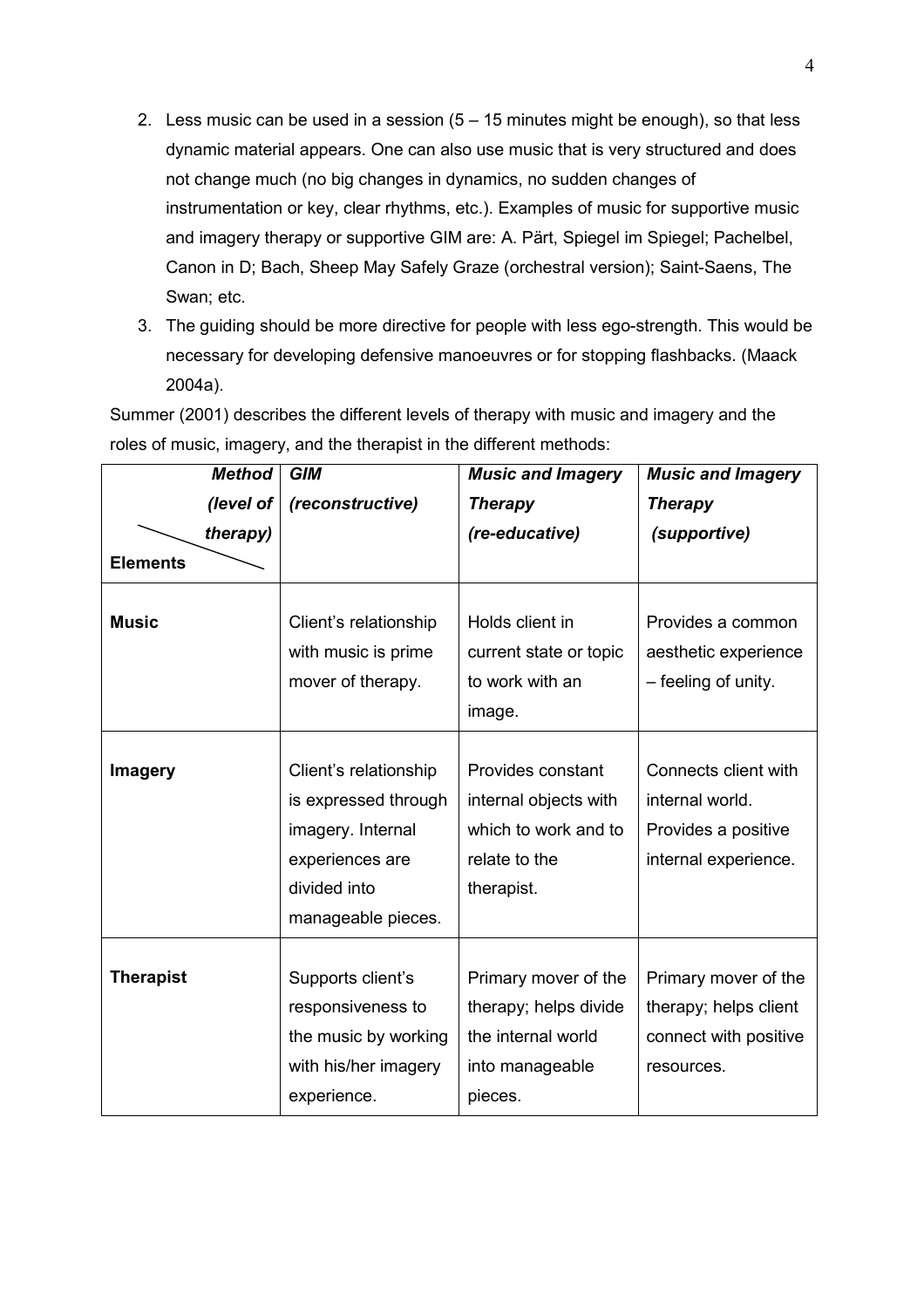#### **Trauma Therapy with BMGIM and Music and Imagery Therapy**

Today the 3-phase-model (Herman 1998) is state-of-the-art in all psychotherapies for patients with complex PTSD. The three phases are stabilization, trauma exposure, and integration. Stabilization includes: stress-reduction; acknowledging coping-strategies; psycho-education about trauma; connecting with healing imagery and cognitions; learning affect regulation and affect differentiation; building inner and outer safety; finding and using resources; naming distorted transferences; learning to sense the body and care for the body; learning to control traumatic material. Trauma exposure include: revisiting the traumatic situation(s) in a very structured setting with the goal of trauma-synthesis; use of distancing techniques. Integration includes: accepting one's limits; recognizing, naming, and working through the results from the traumatizations; trying out changes in relationships; this phase is not much different from regular psychotherapy. (Reddemann 2001) The phases usually do not proceed in a linear way but alternate. Phases of trauma exposure usually are rather short. They are always followed by phases of stabilization.

In BMGIM and music and imagery therapy, trauma therapy can include the following parts<sup>1</sup>: Stabilization: healing imagery

- Developing positive inner imagery to counteract traumatic imagery
- Help the client to relax and get stronger
- Functions of the music: including all senses so that the imagery becomes more vivid, offering safety and support.

## *Case example:*

(Secret Garden, Cantoluna)

Th.: What are you with?

Cl.: I am in nature. I have my own house. There is nobody except me. There are forests and a river.

Th.: What does the house look like?

CI.: ... It has a veranda where one can sit in the evening. The upper story is white. On the

left, there is a white wooden fence. There is nobody, no neighbours. Deer comes to the fence in the evening...

(Secret Garden, Chaconne)

l.

- Th.: Could you be there now?
- Cl.: Yes. I am sad and I also feel joy in my whole body. [Tears]

(Secret Garden, Song from the Secret Garden)

Th.: Bring the music into this feeling.

 $1$  Case examples are from a GIM-therapy with a 31-year-old male with complex PTSD. He had good ego-strength and supportive surroundings, but suffered especially from difficulties with affect regulation and severe outbursts of anger. The case examples are originally published in German (Maack 2004b) and are translated into English.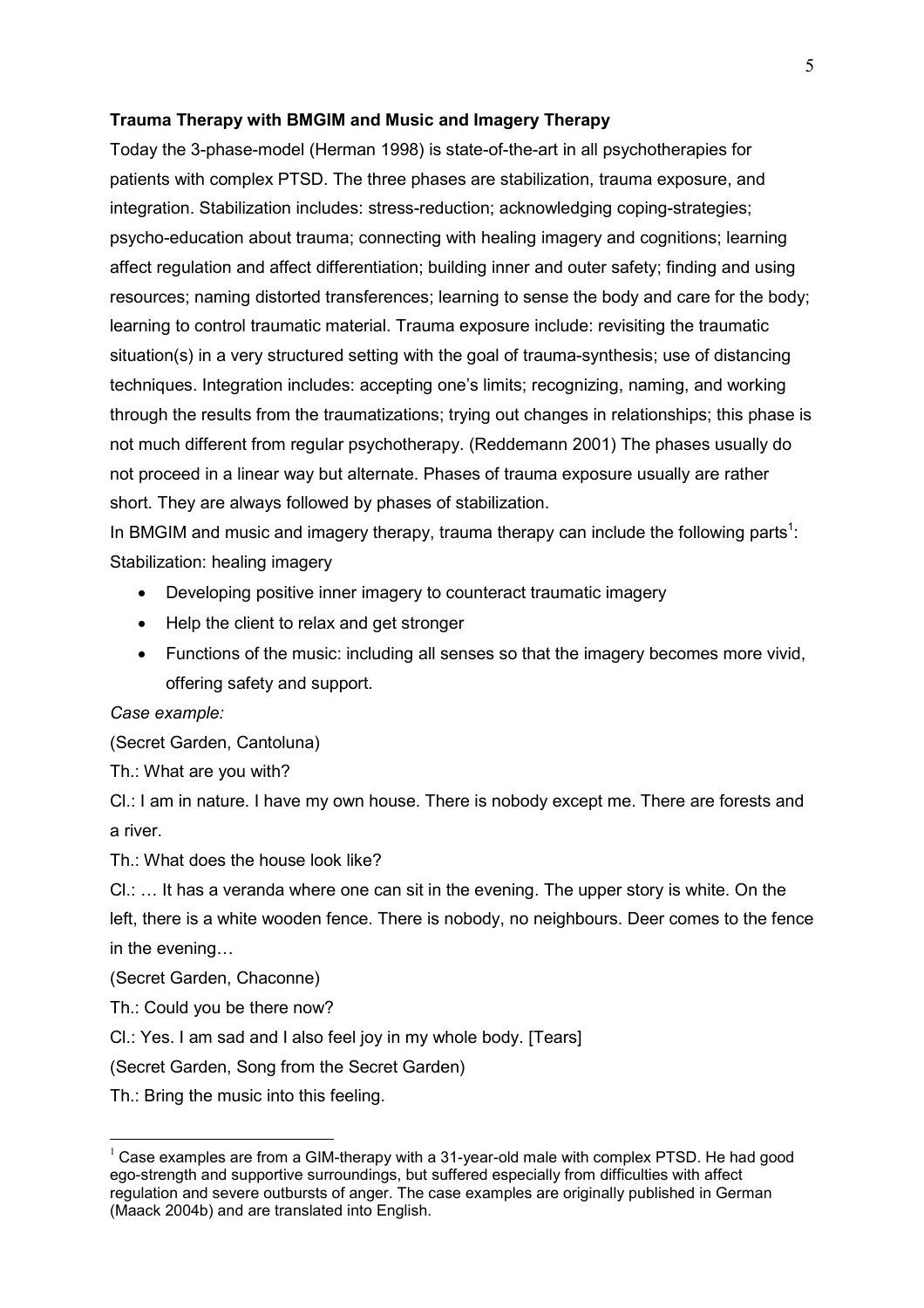Cl.: Everything is so wonderful! [Tears]

Th.: What are you with now?

Cl.: I am walking through the fields with my wife. Our child runs towards us. It is so  $beautiful...$ 

Stabilization: affect regulation

- Conscious use of positive imagery to prevent dissociation, freezing, numbness, inhibition, speechlessness, acting out and/or somatization.
- Functions of the music: carefully experimenting with tension in the music.

Stabilization: the inner child

- Contacting the inner child.
- Reassuring the child that s/he is important.
- Contacting the child's pain.
- Taking the child out of the painful and/or traumatic scene.
- Bringing the child to a safe place.
- Functions of the music: Providing safety and support.

## *Case example:*

(Haydn, Concerto for cello in C major, Adagio)

Th.: What are you with now?

- Cl.: I am squatting in a corner of the room.
- Th.: What does the room look like?
- Cl.: It is big and has a wooden floor. I do not dare to get up. I am afraid.
- Th.: Where do you feel the fear?
- Cl.: Everywhere.
- Th.: What makes you afraid?
- Cl.: I wait for the door to open, my father coming in and beating me.
- Th.: How old are you?
- C.: Eight or nine. I am wearing a red polo-neck sweater like back then. It was a terrible time.
- Th.: What do you need?
- Cl.: I want him to enter without a stick in his hand and I want him to take me in his arms.
- Th.: Is that possible?
- Cl.: No. I feel despair. I do not have the courage to go to him and hug him.
- Th.: Where do you feel the despair?
- Cl.: Everywhere.
- Th.: Does it have a form?
- Cl.: I do not know. It is red, round, and it moves in circles. There is no solution.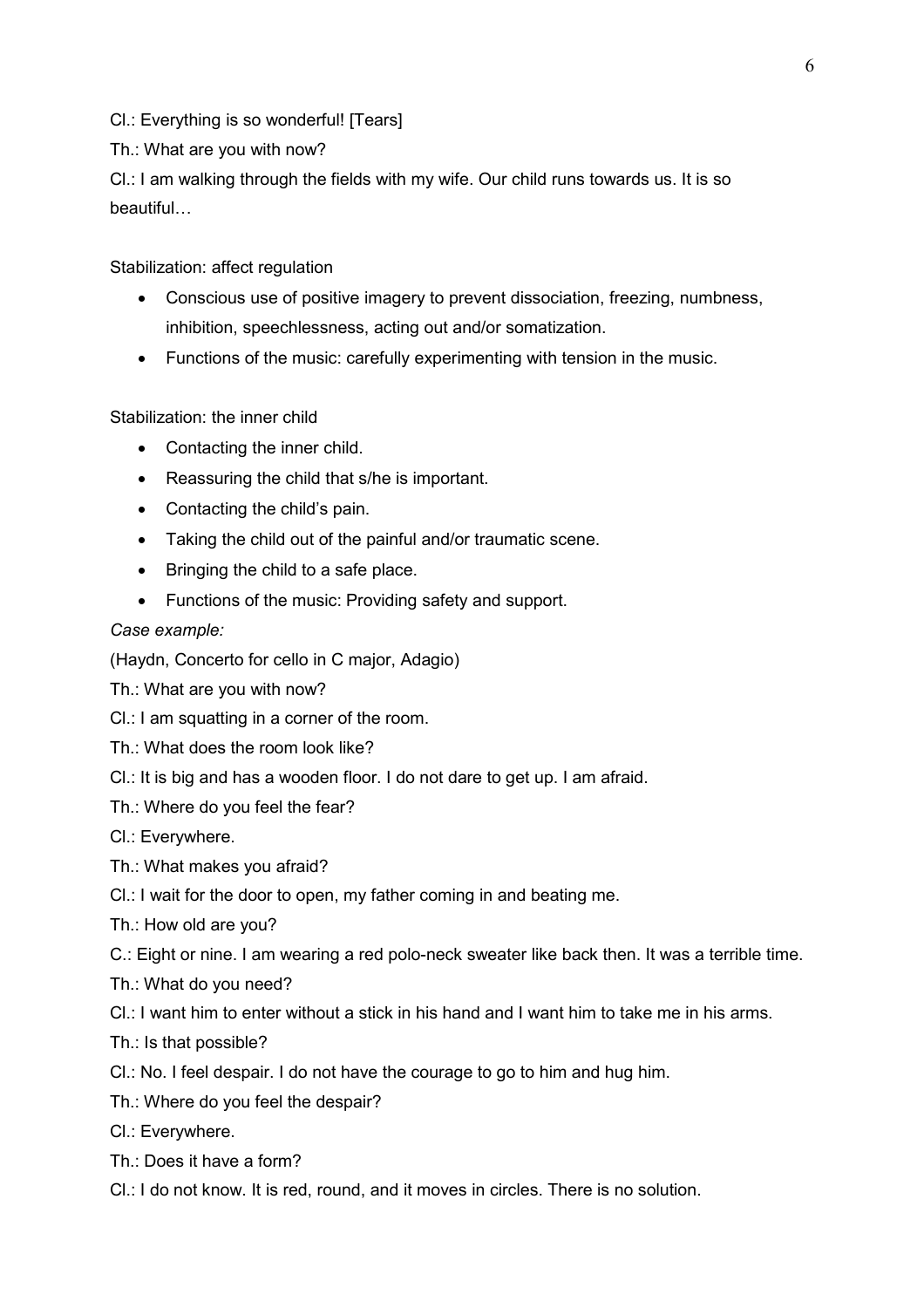Th.: What does the red and round one need to do?

Cl.: Break. I am caught in it. It can only be destroyed from the outside. He would have to hug me just once. I feel hate against my father; it is struggling up. I want to beat him. (Sibelius, The Swan of Tuonela)

Cl.: The father should feel my feelings. He is circling around me. It is awful. He is unpredictable.

Th.: What is the father feeling?

Cl.: I do not know. I do not want to feel it.

Th.: What do you want?

Cl.: Get up and not be afraid anymore. The child needs nurturance.

Th.: Can you give that to the child?

Cl.: Yes. (To the inner child). I love you. You can always come to me. He looks at me. He is confused. Now he looks away. I am patting the child's head. He looks up again. He starts getting up. I hug him very firmly. I feel warmth and contentment like at the safe place. (Boccherini, Concerto for Cello in B flat major, Adagio)

Th.: What happens now?

Cl.: I have the child in my arms and we look into each other's eyes. I put him down and together we walk through the door. He holds my hand firmly. He trusts me. We are going into a different life. The child is pulling me away from this place. I turn around. I see the empty room. I am happy and proud for having freed the child.

Th.: Can you feel the freedom?

Cl.: Yes in my whole body.

Th.: Where are you?

Cl.: At no definite place. I feel expectancy and joy for taking part in the life of the child.

Th.: Does the child want that?

Cl.: Yes, it is encouraging for him. He seems self-confident.

Stabilization: work with perpetrator-introjects

- Naming perpetrator-introjects.
- Giving them a form.
- Find helpers for fighting the evil.
- Render the evil creature harmless.
- Finding the treasure of the evil creature and make it one's own.
- Becoming conscious of how this protection influences one's life.
- Functions of the music: Providing support and safety, mirroring the introject's energy or power, and offering help fighting the evil creature.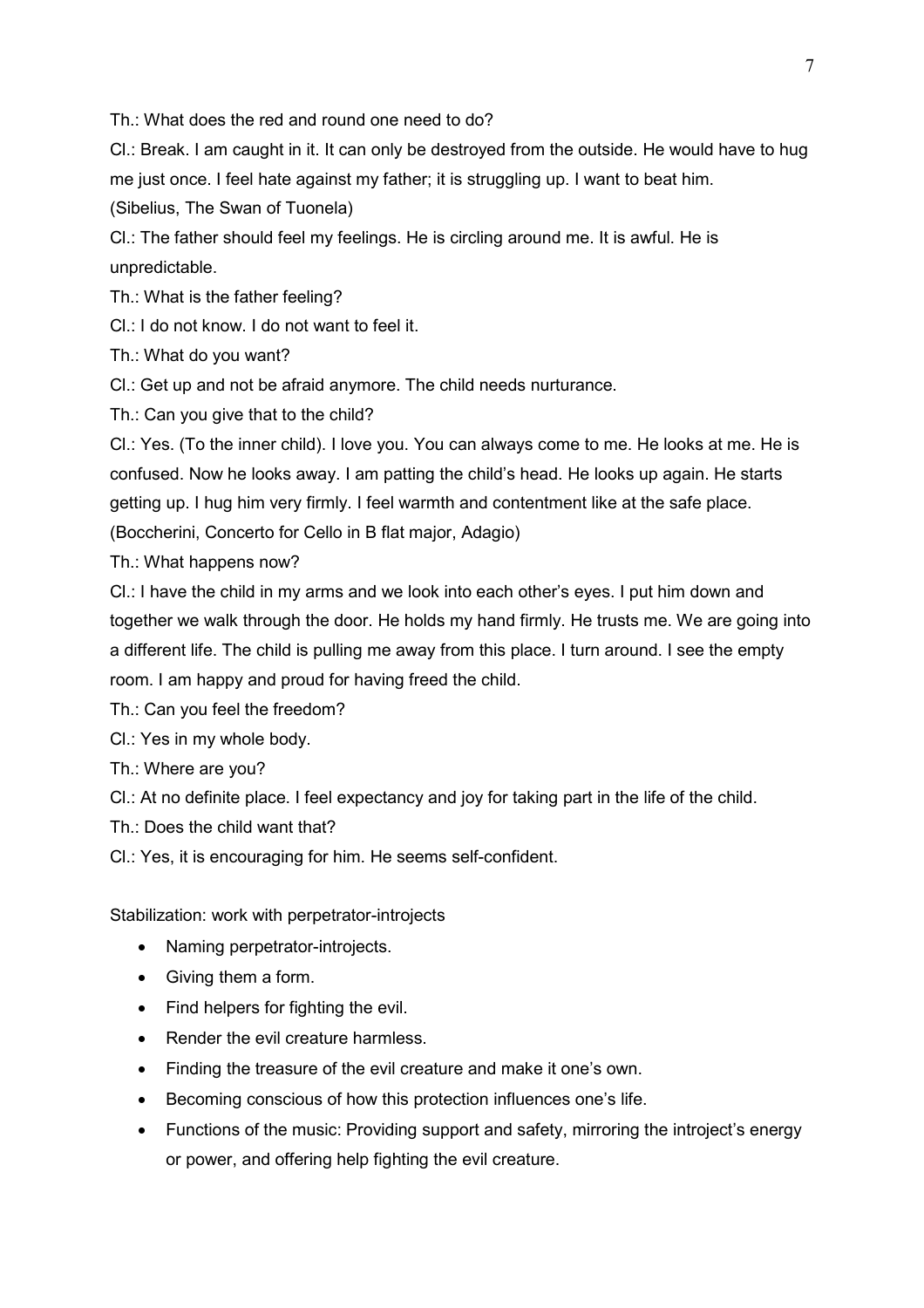*Case example:* 

(Bach, Adagio in C major)

Cl.: I took the child in my arms. We are looking at each other.

Th.: What do you see?

Cl.: Hope, strength and energy.

Th.: What happens now?

Cl.: We looked at each other and the child nodded at me as if he knew exactly what we would do now. I put him down and we are walking.

(Bach, Mein Jesu)

Cl.: I can see something. In the far distance is a dark spot. We are walking through the light passage towards the spot but we cannot get any nearer. It is as if the spot is moving, too. I am impatient. The child pulls me back as if he wanted to say: "Be patient!"

Th.: Is that okay?

Cl.: Yes.

Th.: What is happening now?

Cl.: The light fog around us is disappearing slowly. It becomes darker. Everything is changing.

Th.: What are you aware of?

CI.: Coldness. It is getting cold. ... It is dark. The only light here is radiating from us.

(Bach, Easter Cantata, Chorale)

Th.: What happens now?

Cl.: I have the feeling that we are inside the fear. We did not even see it.

Th  $\cdot$  How is that?

Cl.: I am not afraid. We are just in it. It is cold. It is as if the child had seen that before. I look around in wonder.

Th.: How is it for the child?

Cl.: I have the feeling that he is happy that I am with him. He has so much hope.

(Bach, Orchestral Suite #3, Aria)

Cl.: We are walking on. Caves and passages are opening  $\ldots$  it is as if the fear is leading us, as if it wants to show us how it looks inside it. There are many rooms. They are all different.

 $\ldots$  it starts getting lighter.  $\ldots$  it is calm.

Th.: Is that good?

Cl.: Yes, I feel very safe. It is as if the child wants to lead me somewhere. We stand in front of a wall. The child nods at me as if to say: "Do not be afraid. Just come with me." The wall is opening.

Th.: What is behind it?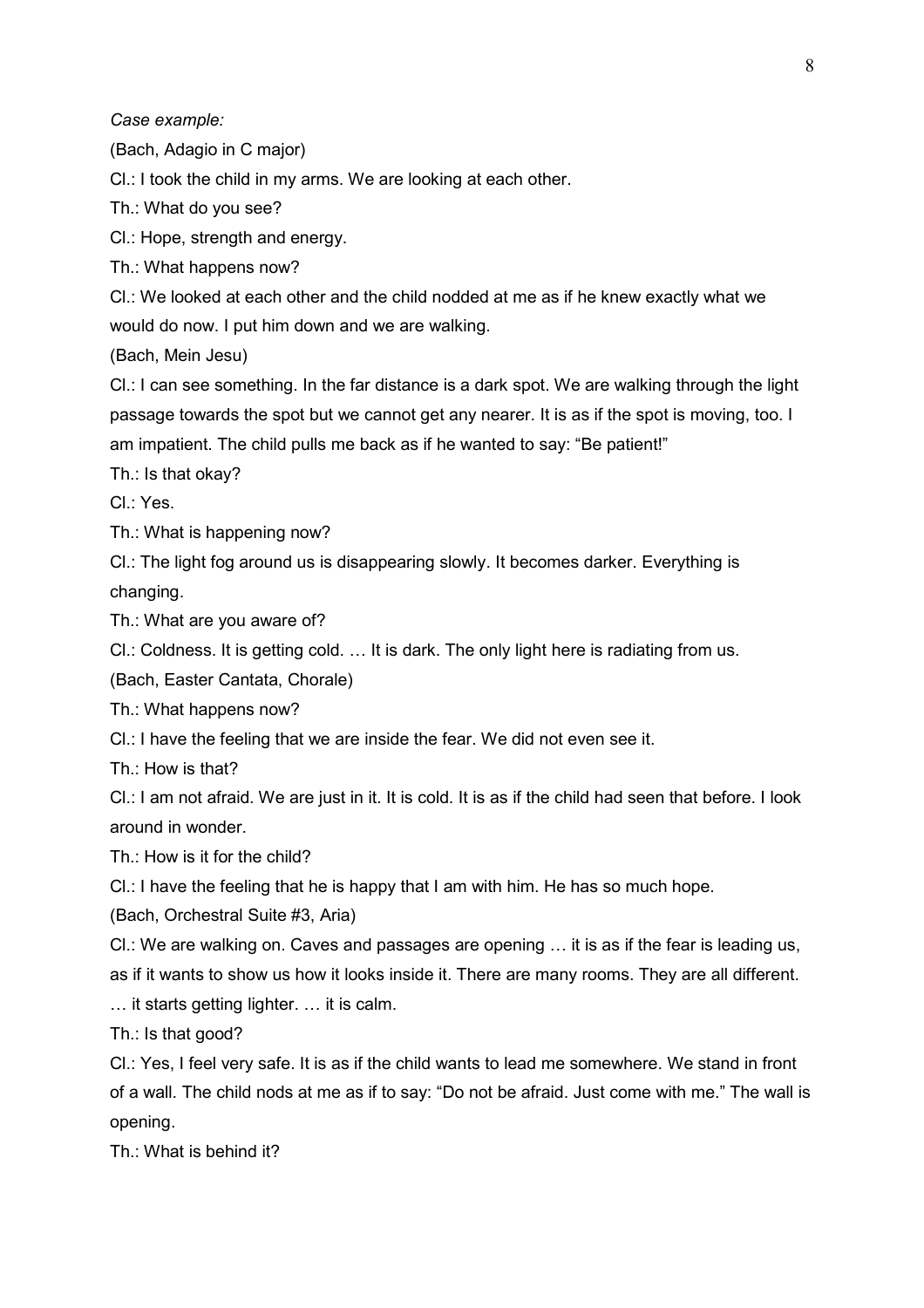Cl.: I see a very big room, a hall. It is round. There are columns at the sides. One can walk around on the top. There are many openings. Staircases are leading downwards. We walk down. It is like being in a hemisphere and walking down to the bottom of it.

Th.: What are you feeling?

Cl.: I am excited.

Th.: And the child?

Cl.: He is very calm... No, that is impossible! In the middle there is a black ball. It is turning. The father sits on the ball. [Tears]

(Mozart, Ave verum corpus)

Th.: What is happening now?

Cl.: We are watching him.  $\ldots$  He is just sitting there with his head hanging down. The ball is turning. He is looking up. He is looking at us. [Tears] No movement, he is just looking. He is bending his head again as if he did not recognize us. In his eyes there is desperate fear. His face is without any movement.

Th.: How is that for you?

Cl.: I am irritated. I do not understand that. The child pulls me down towards him. He wants to tell me something.

Th.: What?

Cl.: He almost yells at me: "Can you see now? Do you understand now?" I start to understand why he is at this place. It is as if he is damned to be here. I had expected anything but not to find the father in the centre of the fear. I am still watching but I do not see any movement.

(Warlock, Capriole Suite, Pieds en l'air)

Th.: What is there now?

Cl.: We want to leave this place.

Th.: Is that possible?

Cl.: Yes, because I know that I can come back any time. Both of us can enter. He is caught. I turn around once more.

Trauma exposure

- Visiting the traumatic situation in a very structured setting.
- Encouraging inner comforting.
- Functions of the music: Providing support and safety; reminds of the present situation (the music was not present during the original trauma); a walking rhythm helps to keep going through the trauma memories and prevents unwanted dissociation; evokes dissociated affect and body memories which can be linked to the rest of the memories.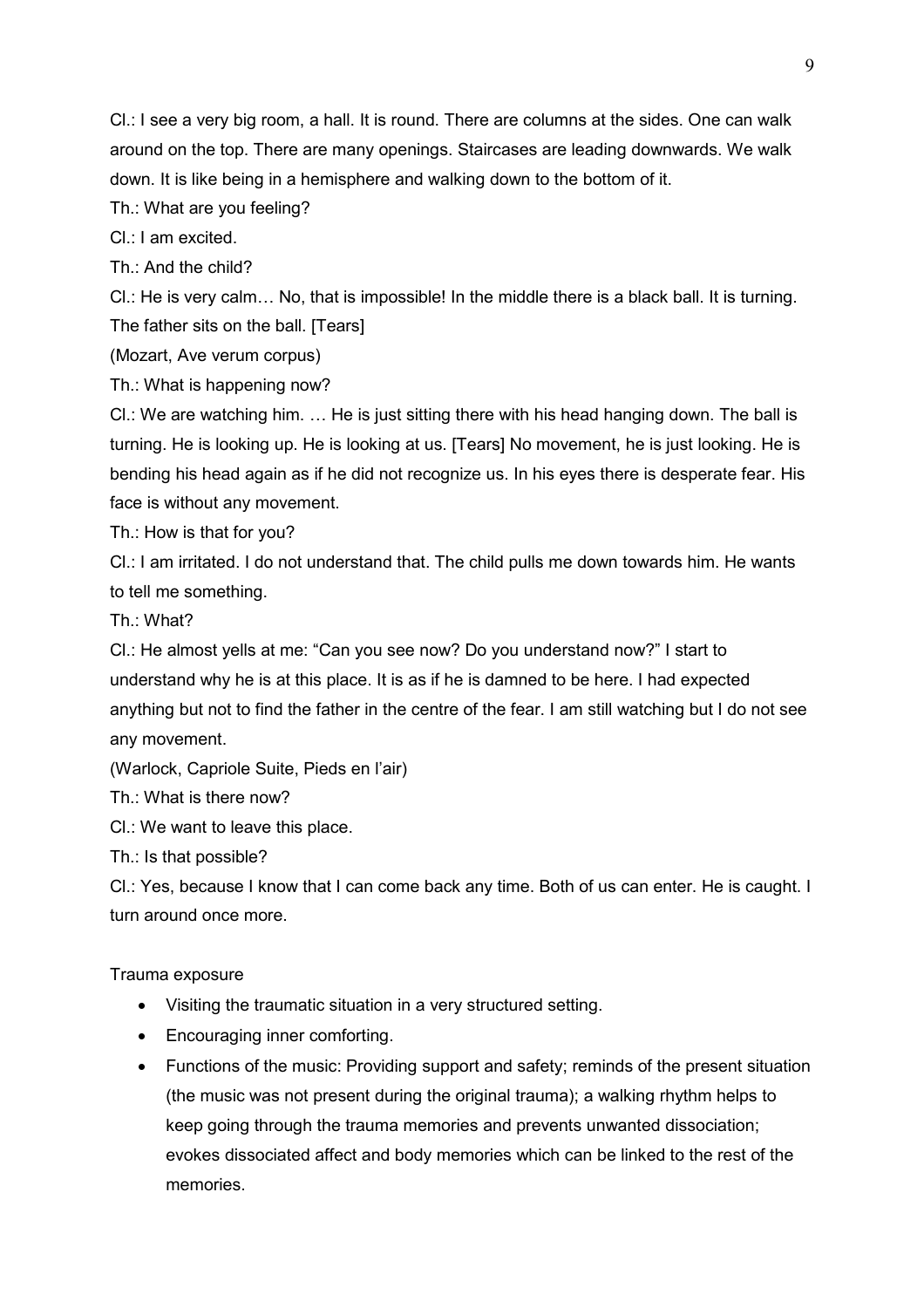**Integration** 

- Similar to regular psychotherapy for non-traumatized patients.
- Functions of the music: same as in BMGIM

(Körlin 2002, Reddemann 2001)

#### **References:**

Bonny, H.L. (2002). Music Consciousness: The Evolution of Guided Imagery and Music. Gilsum: Barcelona Publishers.

Brewin, C.R. (2003). Posttraumatic Stress Disorder: Malady or Myth? New Haven & London: Yale University Press.

Bruscia, K.E. & Grocke, D.E. (Eds.) (2002). Guided Imagery and Music: The Bonny Method and Beyond. Gilsum: Barcelona Publishers.

Goldberg, F.S. (2002). A Holographic Field Theory Model of the Bonny Method of Guided Imagery and Music (BMGIM). In: K.E. Bruscia & D.E. Grocke (Eds.), Guided Imagery and Music: The Bonny Method and Beyond. Gilsum: Barcelona Publishers.

Herman, J.L. (1998). Trauma and Recovery : From Domestic Abuse to Political Terror. London: Pandora.

Körlin, D. (2002). A Neuropsychological Theory of Traumatic Imagery in the Bonny Method of Guided Imagery and Music (BMGIM). In: K.E. Bruscia & D.E. Grocke (Eds.), Guided Imagery and Music: The Bonny Method and Beyond. Gilsum: Barcelona Publishers.

Körlin, D. (2004). The Spectrum Group GIM Therapy. In: I. Frohne-Hagemann (Ed.), Rezeptive Musiktherapie: Theorie und Praxis. Wiesbaden: Reichert Verlag.

Kluft, R.P., Bloom, S.L. & Kinzie, J.D. (2000). Treating the Traumatized Patient and Victims of Violence. In: C.C. Bell (Ed.), Psychiatric Aspects of Violence: Issues in Prevention and Treatment: New Directions in Mental Health Services, 86, 79 – 102.